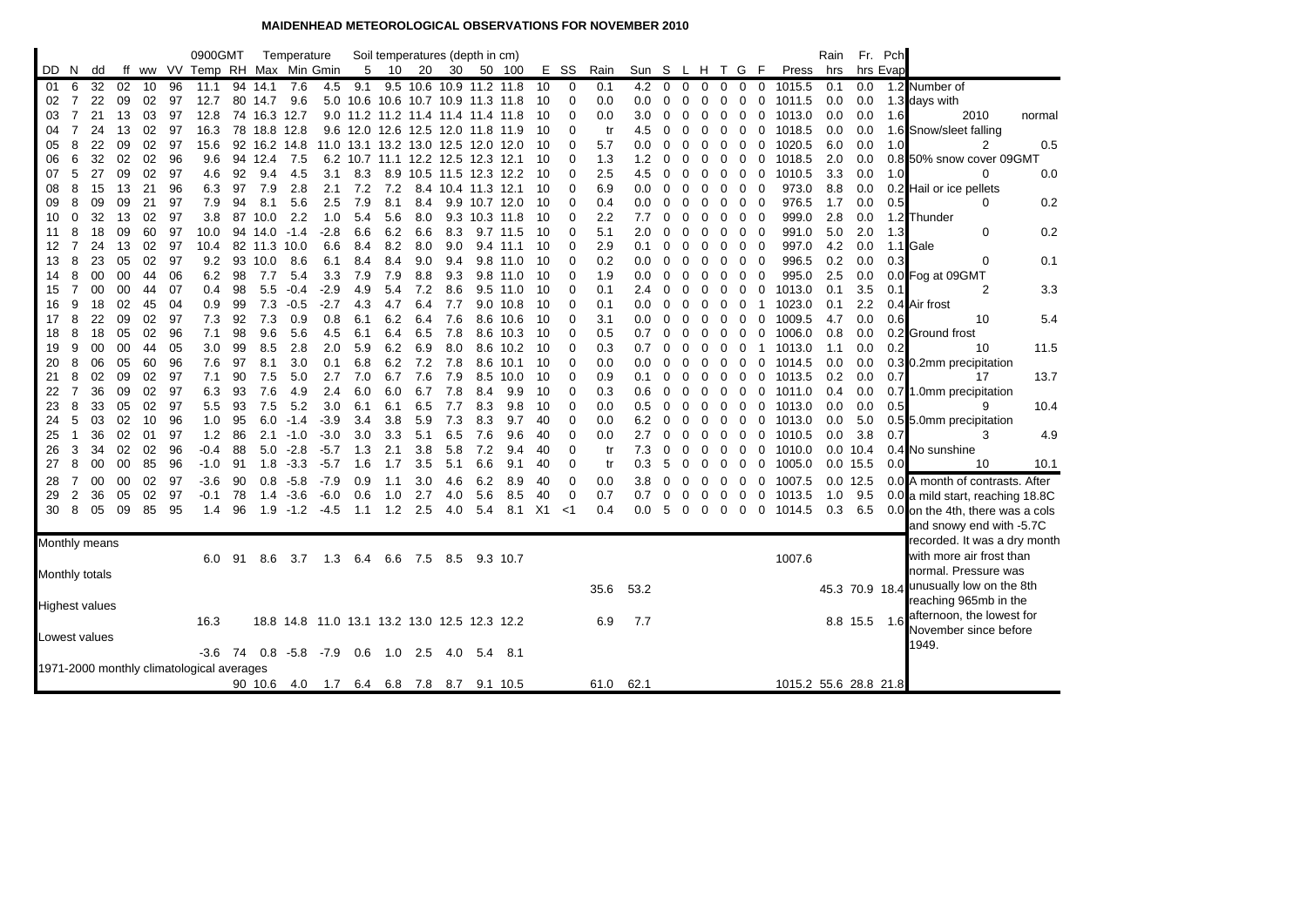| Key                |                                                                                            |    |                                                       |   |                         |                                        |                                                   |  |  |  |  |  |
|--------------------|--------------------------------------------------------------------------------------------|----|-------------------------------------------------------|---|-------------------------|----------------------------------------|---------------------------------------------------|--|--|--|--|--|
| DD:                | date                                                                                       |    |                                                       |   |                         |                                        |                                                   |  |  |  |  |  |
| 07GMT observations |                                                                                            |    |                                                       |   |                         |                                        |                                                   |  |  |  |  |  |
|                    | N                                                                                          |    | cloud cover (oktas, 9=obscured)                       |   |                         | dd                                     | wind direction (degrees/10)                       |  |  |  |  |  |
|                    | ff                                                                                         |    | wind speed (knots)                                    |   |                         |                                        |                                                   |  |  |  |  |  |
|                    | <b>WW</b>                                                                                  |    | present weather code                                  |   |                         |                                        |                                                   |  |  |  |  |  |
|                    |                                                                                            |    | cloud decreasing                                      |   |                         | 45                                     | fog                                               |  |  |  |  |  |
|                    |                                                                                            | 2  | sky not changing                                      |   |                         | 50                                     | intermittent light drizzle                        |  |  |  |  |  |
|                    |                                                                                            | 3  | cloud increasing                                      |   |                         | 60                                     | intermittent slight rain                          |  |  |  |  |  |
|                    |                                                                                            | 10 | mist                                                  |   |                         | 61                                     | continuous slight rain                            |  |  |  |  |  |
|                    |                                                                                            | 21 | recent rain                                           |   |                         |                                        |                                                   |  |  |  |  |  |
|                    | visibility (00-50 metres/100, 94 very poor, 95 poor, 96 moderate, 97 good)<br>VV.          |    |                                                       |   |                         |                                        |                                                   |  |  |  |  |  |
|                    | Soil temperatures are for 0700GMT beneath bare soil (5, 10, 20cm) or grass (30, 50, 100cm) |    |                                                       |   |                         |                                        |                                                   |  |  |  |  |  |
| 09GMT observations |                                                                                            |    |                                                       |   |                         |                                        |                                                   |  |  |  |  |  |
|                    | Temp                                                                                       |    | temperature (degC)                                    |   |                         | RH                                     | relative humidity (%)                             |  |  |  |  |  |
|                    | Е                                                                                          |    | state of ground (00 dry, 10 moist, 20 wet, 40 frozen) |   |                         | SS                                     | snow depth (cm)                                   |  |  |  |  |  |
|                    | Press                                                                                      |    | air pressure (mb)                                     |   |                         |                                        |                                                   |  |  |  |  |  |
| 24 hour readings   |                                                                                            |    |                                                       |   |                         |                                        |                                                   |  |  |  |  |  |
|                    | Max                                                                                        |    | maximum temperature (degC) beginning 09GMT            |   |                         | Min                                    | minimum temperature (degC) ending 09GMT           |  |  |  |  |  |
|                    | Gmin                                                                                       |    | grass minimum temperature (degC) ending 09GMT         |   |                         | Rain                                   | precipitation beginning 09GMT                     |  |  |  |  |  |
|                    | Sun                                                                                        |    | sunshine (hours) sunrise-sunset                       |   |                         |                                        | hours of rainfall (>0.1mm/h) 09-09GMT<br>Rain hrs |  |  |  |  |  |
|                    | Fr. Hrs<br>hours of air frost (00-24GMT)                                                   |    |                                                       |   | Pch Evap                | Piche evaporation (ml) beginning 09GMT |                                                   |  |  |  |  |  |
| Days with          |                                                                                            |    |                                                       |   |                         |                                        |                                                   |  |  |  |  |  |
|                    | S                                                                                          |    | snow(5) or sleet(1) falling                           |   | 50% snow cover at 09GMT |                                        | hail or ice pellets<br>н                          |  |  |  |  |  |
|                    | т                                                                                          |    | thunder heard                                         | G | qale                    |                                        | F<br>fog at 09GMT                                 |  |  |  |  |  |

This information (and data for earlier months) is also available at http://www.met.rdg.ac.uk/~brugge